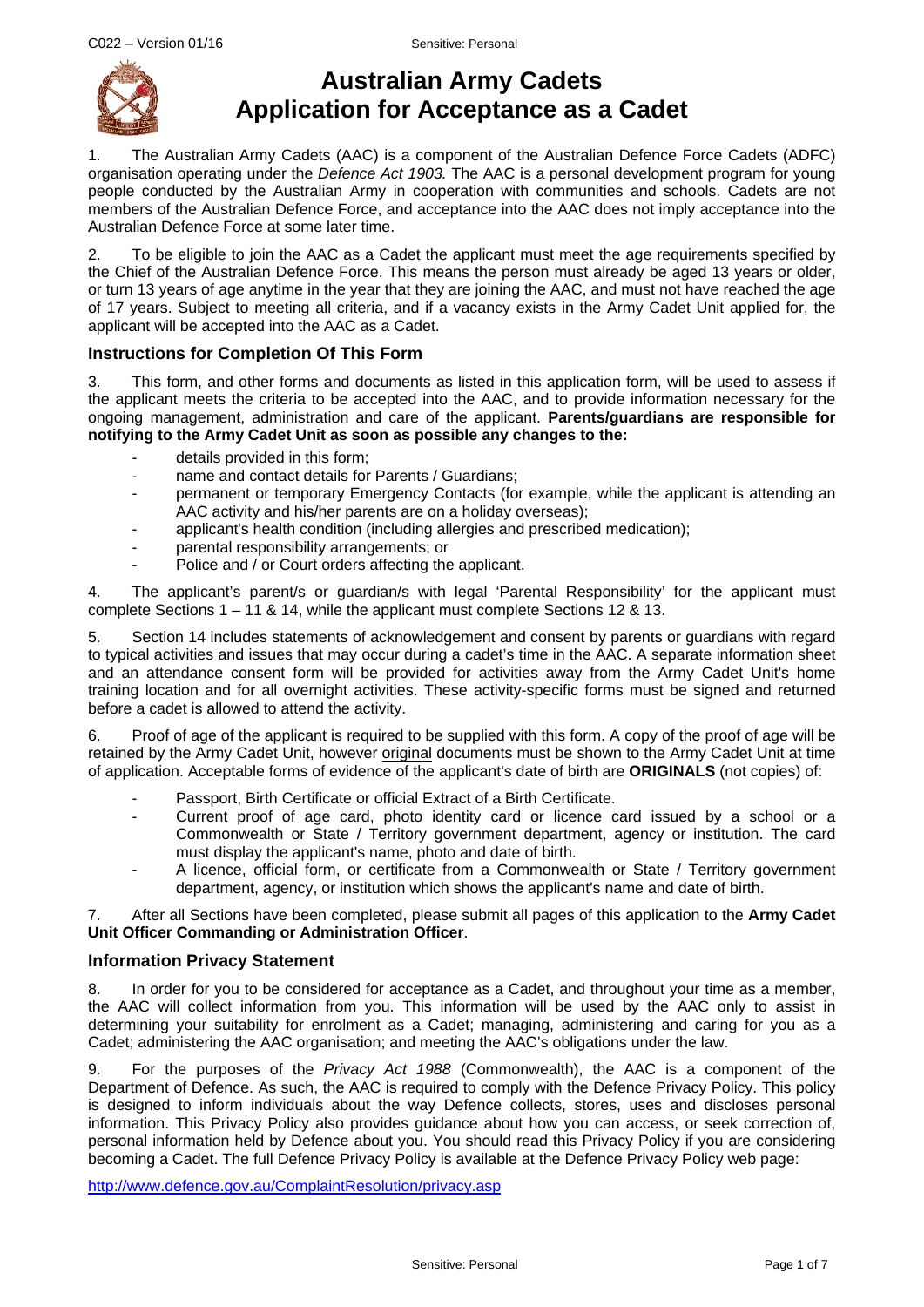| <b>Army Cadet Unit To Join:</b> |  |  |  |  |
|---------------------------------|--|--|--|--|
|---------------------------------|--|--|--|--|

### **Section 1 – Personal Information**

| Given Name  | <b>Preferred Name</b> |
|-------------|-----------------------|
| Middle Name | <b>Family Name</b>    |

| Gender<br>Male | Female | Indeterminate/Intersex/Unspecified | Date of Birth |
|----------------|--------|------------------------------------|---------------|
|                |        |                                    |               |

Proof of Age document (see Note 6 on page 1) enclosed

# **Section 2 – Reason For Joining**

|  |  | What is your main reason for joining the AAC? (please tick one) |  |
|--|--|-----------------------------------------------------------------|--|
|  |  |                                                                 |  |

| Family in Defence        | Friends in Cadets             | Interest in military     |
|--------------------------|-------------------------------|--------------------------|
| My school has Cadet unit | Fun and excitement            | Make new friends         |
| Saw advertising          | Interested in joining Defence | Want to learn new skills |

### **Section 3 – Previous Membership of the ADF Cadets**

| Have you previously been a member of the AAC, the Australian Navy Cadets<br>or the Australian Air Force Cadets? | Yes                            | <b>No</b> |  |
|-----------------------------------------------------------------------------------------------------------------|--------------------------------|-----------|--|
| If yes, what Cadet Unit, Training Ship or Squadron<br>were you in?                                              | What year/s were you a member? |           |  |
| If you had a different name at this time, what was it?                                                          |                                |           |  |

# **Section 4 – Background Information (optional)**

| Religion:                                                |                    |
|----------------------------------------------------------|--------------------|
| Are you of Aboriginal or Torres Strait Islander descent? | Yes $\vert$ ( ) No |

# **Section 5 – Address**

| Home Address                                  | Suburb / Town | State/Territory | Postcode |
|-----------------------------------------------|---------------|-----------------|----------|
| Mail Address (if different from home address) | Suburb / Town | State/Territory | Postcode |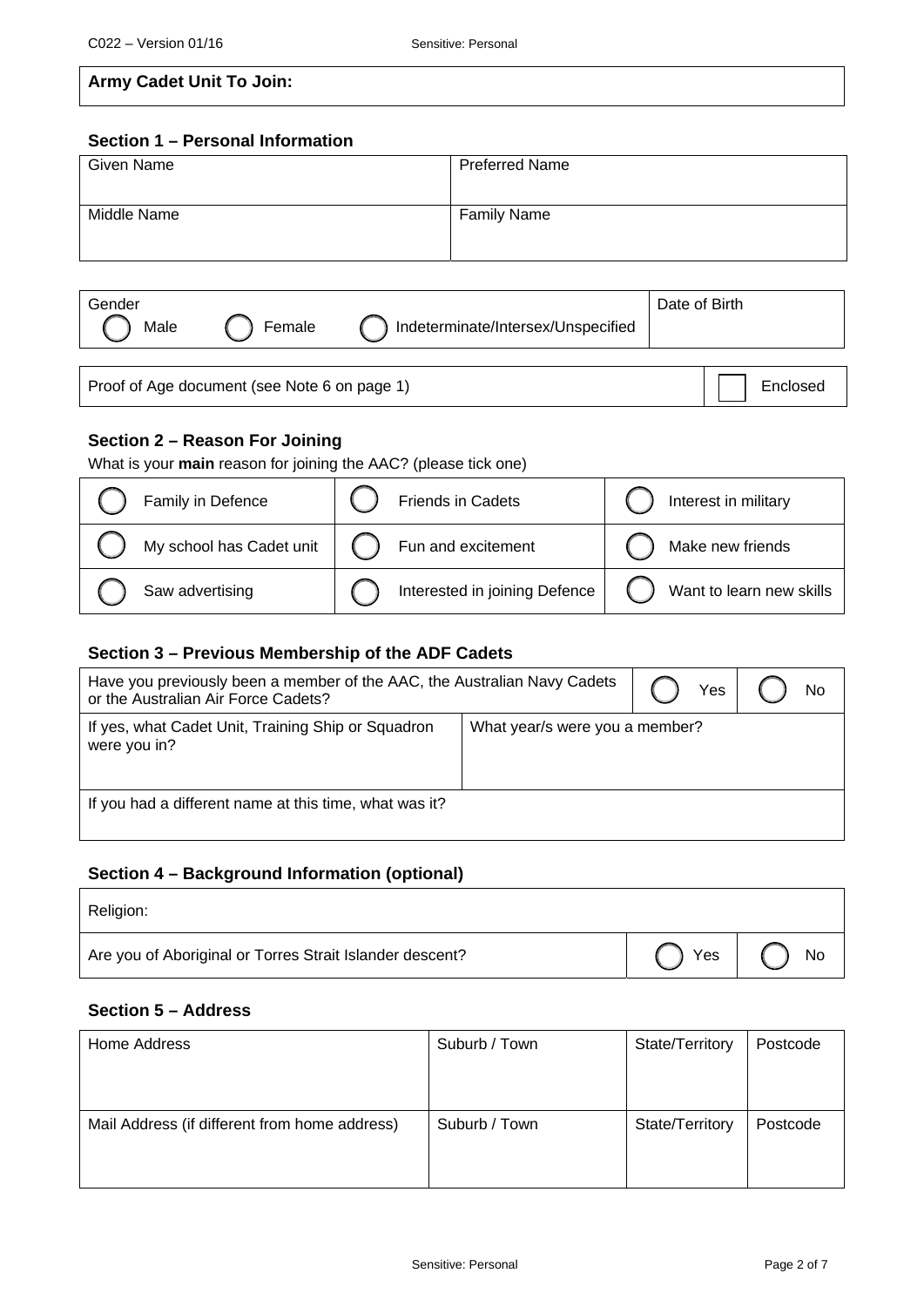### **Section 6 – Contact Information**

| Mobile Phone Number | Home Phone Number |
|---------------------|-------------------|
| Email Address 1     | Email Address 2   |

### **Section 7 – Parent / Guardian and Emergency Contact Details**

The AAC needs to collect information about the parents / guardians and emergency contacts of the applicant to enable the AAC to properly manage, administer and care for the applicant. Details of the legal parents / guardians of the applicant are collected through the AAC form **C025 -** *Parent / Guardian Details - Cadet*. Please complete and submit a form C025 with this application.

| Form C025 - Parent / Guardian Details - Cadet | Enclosed |
|-----------------------------------------------|----------|
|-----------------------------------------------|----------|

For the purpose of this form and membership of the AAC, an 'Emergency Contact' is a person who may be contacted by the AAC in the event that the AAC member is involved in an emergency situation, or for shortnotice administrative purposes, when a Parent / Guardian cannot be contacted. The Emergency Contact may be a Parent / Guardian, but does not have to be a Parent / Guardian – they may be a grandparent, aunt or uncle, adult brother or sister, neighbour - and it may be either a permanent or temporary arrangement (for example, when the applicant is attending an AAC activity while his / her parents are away on holiday).

Details of the Emergency Contacts for the applicant are collected through the AAC form **P026 -** *Emergency Contact Details***.** Please complete and submit a form P026 with this application.

| Form P026 - Emergency Contact Details |  | Enclosed |
|---------------------------------------|--|----------|
|---------------------------------------|--|----------|

### **Section 8 – Citizenship / Residency Status Details**

What is the applicant's citizenship / residency status? (please tick one box)

| Australian<br>Citizen | Permanent<br>Resident | <b>New</b><br>Zealand |       | <b>Temporary Resident</b> |
|-----------------------|-----------------------|-----------------------|-------|---------------------------|
|                       | of Australia          | Citizen               | From: | ™о:                       |

### **Section 9 – Education (if attending secondary school)**

| School Name: | School Year: |
|--------------|--------------|
|              |              |

### **Section 10 – Medical And Health Conditions**

The AAC needs to collect health information for the management, administration and care of the applicant. Further information about the AAC's collection and use of medical and health information is contained in AAC Standing Orders, Volume 2, Chapter '2MED' - *Entry Medical Procedures For Army Cadets Staff And Cadets*; and AAC Standing Orders, Volume 2, Chapter '2MHC' - *Management of Health Conditions*.

Details of the medical and health conditions of the applicant are collected through the AAC form **C028 -** *Health Declaration Form - Cadet*. Please complete and submit a form C028 with this application.

| Form C028 - Health Declaration Form - Cadet |  |  |
|---------------------------------------------|--|--|
|                                             |  |  |

If you answered YES to question 9 in the C028 - *Health Declaration Form - Cadet* form you will also need to complete and submit a form P029 - *Health Management Plan (HMP)* with this application.

| Form P029 - Health Management Plan | Not Applicable | Enclosed |
|------------------------------------|----------------|----------|
|------------------------------------|----------------|----------|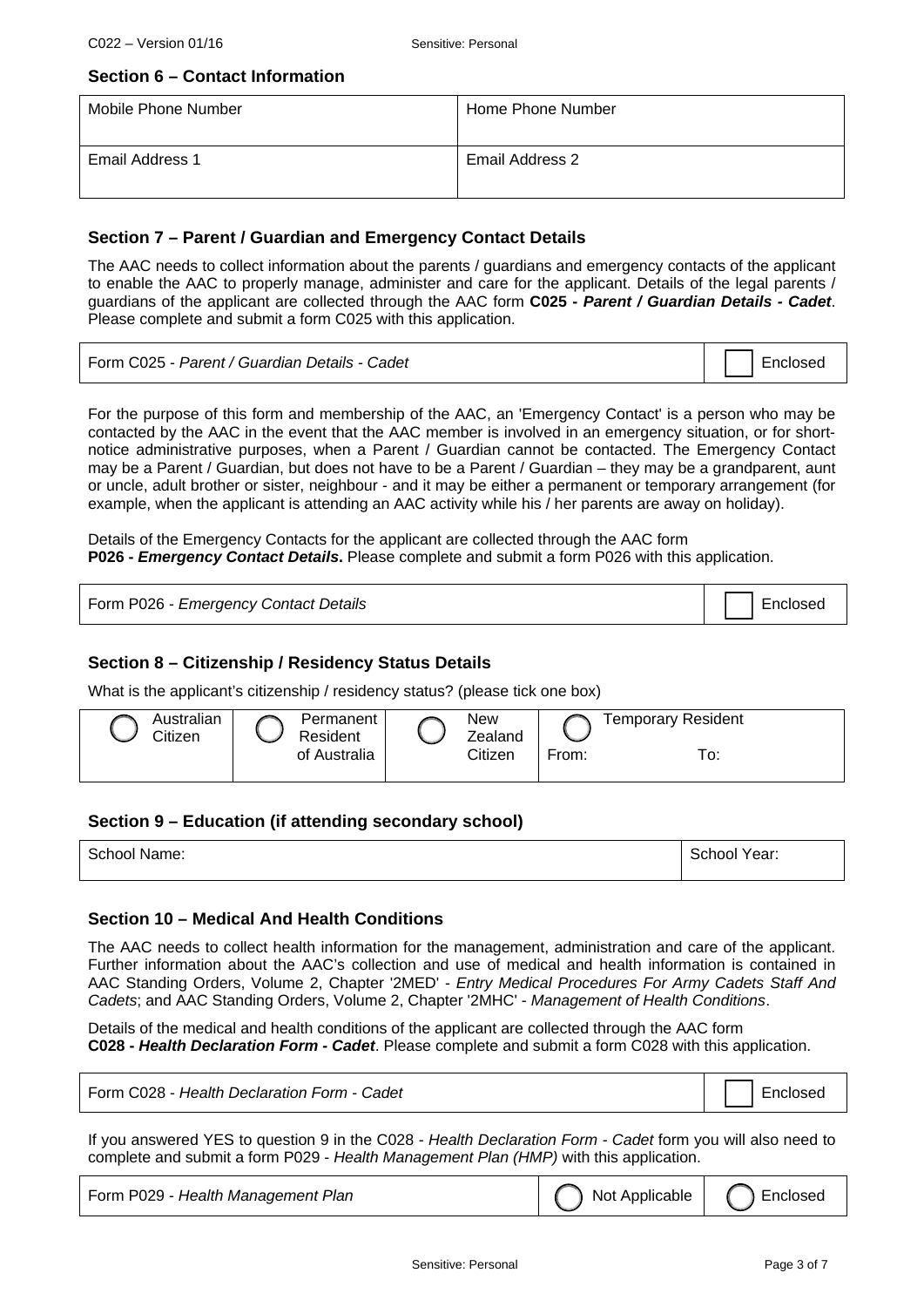# **Section 11 – Police And Court Orders**

The AAC needs to collect information about any legal orders that effect the management of the applicant. If such Police or Court Orders apply, please provide details of any AVO, DVO or other Police / Court Order that affects the applicant by using the AAC form **P027 -** *Details of Police & Court Orders* and submitting it with this application.

| Form P027 - Details of Police and Court Orders | Not Applicable   C Enclosed |  |
|------------------------------------------------|-----------------------------|--|
|------------------------------------------------|-----------------------------|--|

### **Section 12 – Information for Cadet Applicant - The AAC Code Of Conduct**

The AAC has adopted a Code of Conduct that applies to all members, including youth cadets and adult Officers / Instructors. A member of the AAC who breaches the Code of Conduct may receive one or more punishments, which are explained in AAC policy, and range from formal counselling, to warnings, to cancellation of their membership of the AAC.

If you want to join, and stay in, the AAC you must agree to comply with the Code of Conduct.

The Code of Conduct applies whenever you are 'on duty', which includes:

- attending an Army-approved AAC activity (including attending activities of the Australian Navy Cadets, Australian Air Force Cadets and Australian Defence Force);
- performing the duties of your AAC appointment;
- wearing your AAC uniform (including to and from school or cadet activities);
- representing the AAC in an official capacity;
- otherwise representing yourself in a public forum (including electronic forums such as 'facebook', 'Twitter', etc) to be a member of the AAC, whether or not you are authorised to do so;
- using facilities owned or leased by Defence or a cadet unit, or used by a cadet unit; and
- using computer equipment or services supplied by the Government or a cadet unit (eg, broadband internet connection, ICT hardware and CadetNet email address).

### **The full Code of Conduct is set out in AAC policy and is available on the AAC website**

**( [www.armycadets.gov.au](http://www.armycadets.gov.au/) )**, but the following is a summary of the main requirements of the Code:

- act to ensure your safety and the safety of other people;
- treat all others with respect and courtesy, and not engage in harassment or bullying (including when using social media, phone, email and internet);
- behave honestly and with integrity;
- be careful and thoughtful;
- do what you are told by any person who is allowed to tell you what to do;
- comply with any policies, procedures, directives and instructions;
- comply with all Australian laws, and the laws of the State or Territory in which you are located;
- provide true and accurate information when asked to do so;
- use the AAC's computers, website, intranet and email account only for proper purposes that relate to your membership of the AAC;
- use any equipment provided to you only in a safe manner and only for its proper purpose, and care for it properly;
- only reveal confidential information about yourself or others to people who have a need to know it (such as your Army Cadet Unit adult staff);
- if you read or hear any information that has a Government security classification (like 'RESTRICTED' or 'FOR OFFICIAL USE ONLY'), don't reveal it to any person who is not a member of the AAC or Australian Defence Force;
- demonstrate appropriate behaviour that enhances the administration, discipline and reputation of the AAC, the Australian Army and the Australian Defence Force.

The content of the Code of Conduct may change from time to time. It is your responsibility to keep up-to-date with the content of the Code of Conduct by regularly checking the AAC Intranet or the AAC website.

### **Statement by Applicant**

I have read the summary of the AAC Code of Conduct in Section 12 above and agree to comply with the AAC Code of Conduct (the full version is available at [www.armycadets.gov.au\)](http://www.armycadets.gov.au/)

| <b>Applicant's Signature</b> | Date |
|------------------------------|------|
|                              |      |
|                              |      |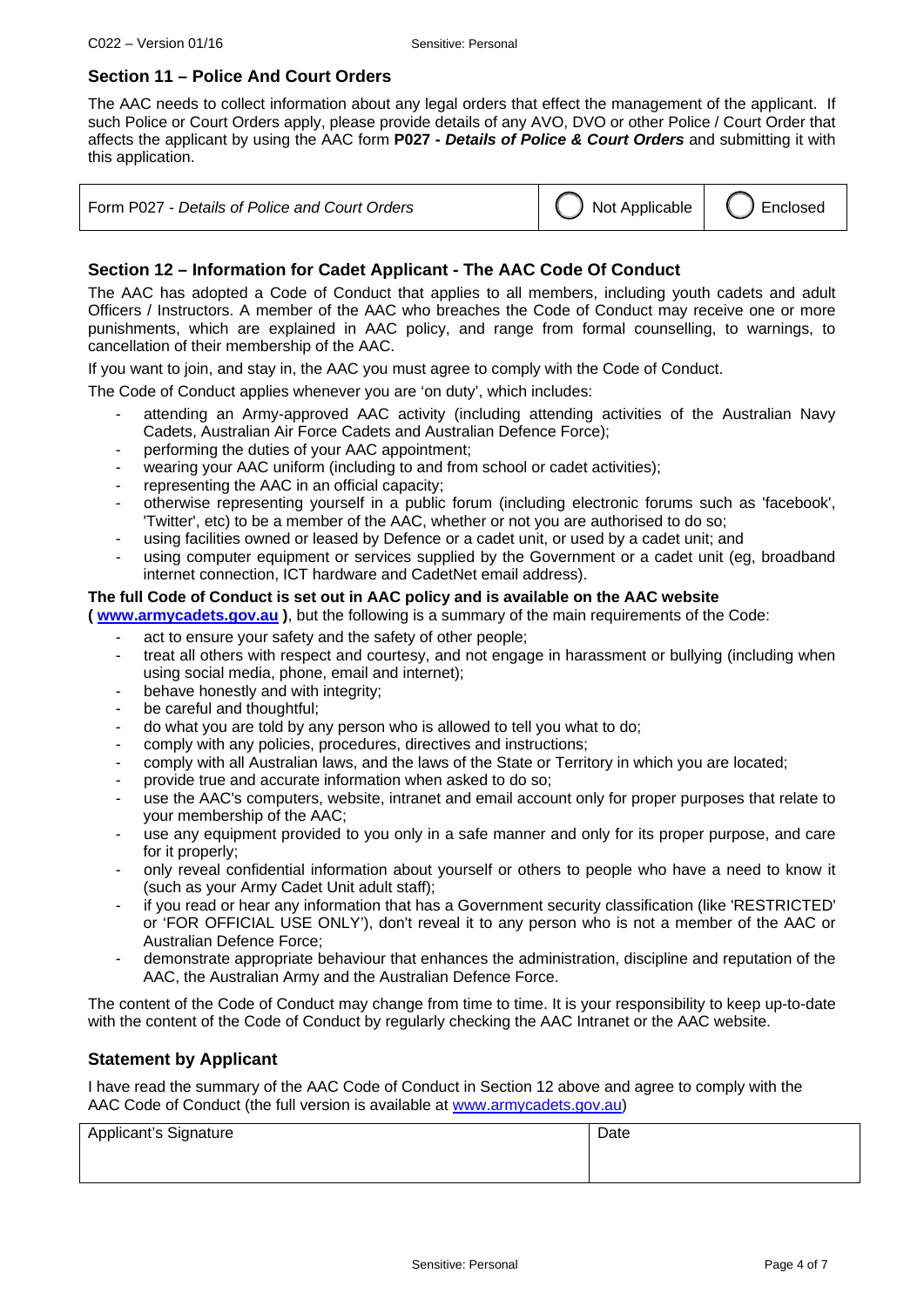### **Section 13 – Information for Cadet Applicant - Sharing Information About You With Your Parent / Guardian or Emergency Contact**

The purpose of the AAC is to assist young people to develop into good adults. The AAC believes that, in most situations, it is in your best interests as a Cadet that your parent / guardian (or Emergency Contact if appropriate) is informed about incidents that you are involved in during AAC activities. However, the AAC also recognises that you have rights to privacy under the law (particularly the *Privacy Act 1988* (Commonwealth)).

To assist you to develop, and to understand rights, responsibilities and consequences, if you are under 18 years of age the AAC will want to inform your parent / guardian / Emergency Contact if you are involved in a serious incident (called a 'Notifiable Incident' in AAC Standing Orders'). However, the AAC also recognises that, in most circumstances, you have the right to choose whether or not the AAC informs your parent / guardian / Emergency Contact. This is how the AAC will manage these situations:

- If you are not able to make a decision about whether your parent / quardian / Emergency Contact should be informed of the incident (for example, if you are unconscious), then the AAC will automatically inform your parent / quardian / Emergency Contact.
- If you are able to make a decision on this matter, then before the AAC informs your parent / guardian / Emergency Contact of your involvement in a Notifiable Incident it will ask you if there is any reason why your parent / guardian / Emergency Contact should not be told about the incident. Then if:
	- you agree to the AAC informing your parent / guardian / Emergency Contact, then the AAC will do so.
	- the AAC accepts your reason why your parent / guardian / Emergency Contact should not be informed, it will **not** inform them.
	- the AAC does **not** accept your reason, you have the choice to either:
		- (1) allow the AAC to inform your parent / guardian / Emergency Contact, or
		- (2) cancel your membership of the AAC, in which case the AAC will **not** inform your parent / guardian / Emergency Contact of the incident or of the reason for you choosing the leave the AAC.

# **Statement by Applicant**

I understand and accept the conditions stated in Section 13 above, under which the AAC will inform my parent / guardian / Emergency Contact of my involvement in a Notifiable Incident.

| Applicant's Signature | Date |
|-----------------------|------|
|                       |      |
|                       |      |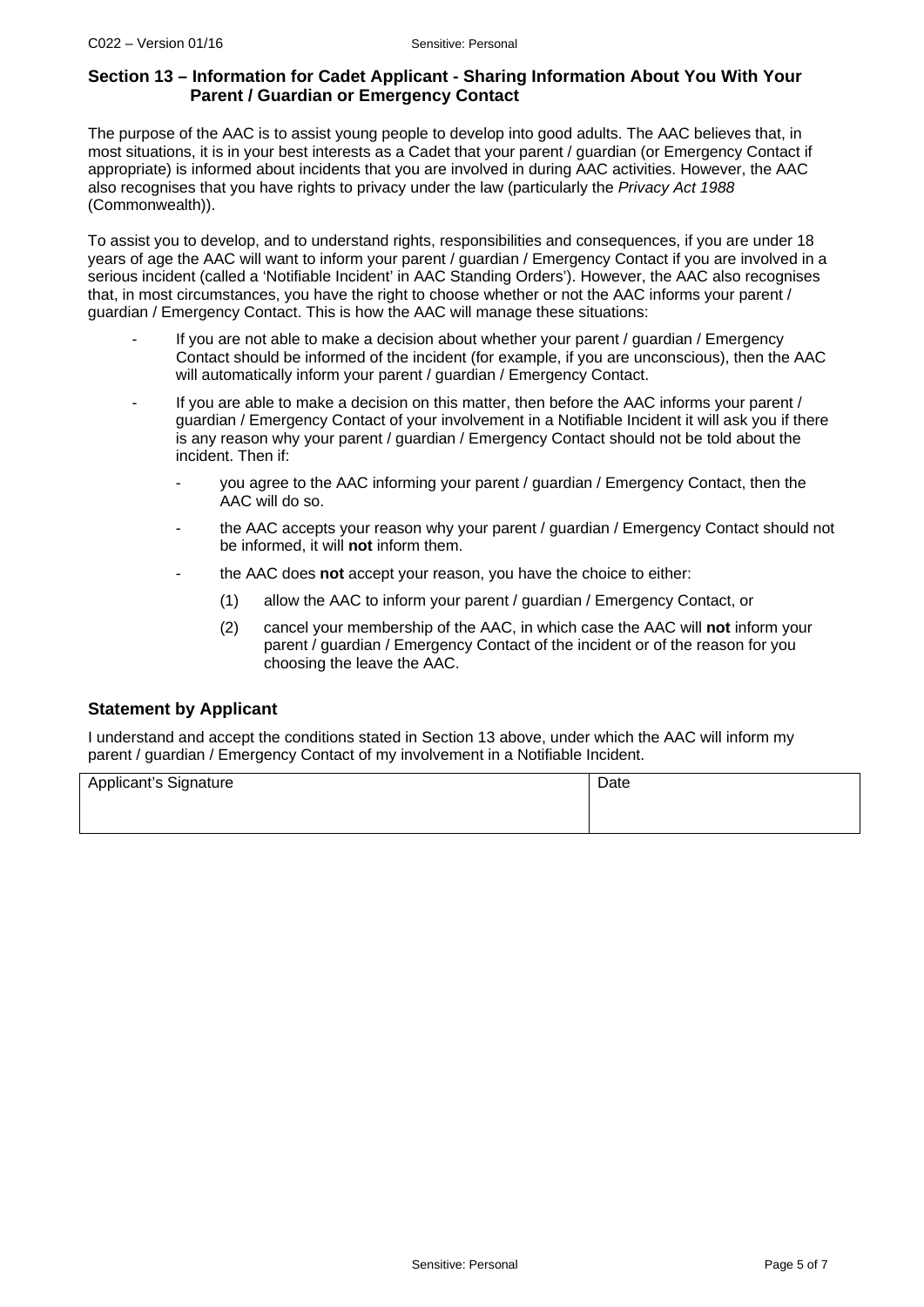### **Section 14 – Parent / Guardian Acknowledgement And Approval**

To be completed by each Parent / Guardian with legal 'Parental Responsibility' for the applicant.

Agreeing to the following statements will be regarded as 'informed consent' to what may occur during normal AAC activities. If a parent / guardian wants more information about these statements, they should discuss with the Army Cadet Unit Officer Commanding and / or view the content of the AAC website at: [www.armycadets.gov.au](http://www.armycadets.gov.au/)

For the purposes of this document, the 'Australian Defence Organisation' (Defence) is taken to include the:

- Ministers in the Defence portfolio (and their respective staff),
- Department of Defence,
- Australian Defence Force,
- Australian Government Security Vetting Agency, and
- Australian Defence Force Cadets [comprising the Australian Navy Cadets, Australian Army Cadets (AAC), and Australian Air Force Cadets].

#### **A. Use of Firearms**

I authorise the applicant to use and live-fire Defence weapons and / or civilian firearms during Armyapproved AAC activities conducted in accordance with Defence and AAC policy and procedures.



**Please note that acceptance by Parents / Guardians of all of the following conditions B. to J. is required if the child is to be accepted by Defence to become a Cadet in the AAC.** 

#### **B. Media**

I acknowledge that Defence:

- cannot control or prevent the use of the applicant's photographic image, video images or recording of their voice in electronic and print media which is not under the authority and/or control of Defence;
- may include the applicant's photographic image, video images or recording of their voice as a secondary, background, and/or ancillary character in electronic and/or print media produced and/or published by Defence; and
- will not include the applicant's photographic image, video images or recording of their voice as a main character in electronic and/or print media produced and/or published by Defence unless I have previously given my permission for this to occur.

### **C. Vehicles**

I authorise and permit the applicant to travel in military or Defence-approved civilian vehicles, aircraft or watercraft should the need or opportunity arise during any period the applicant may be participating in an authorised AAC activity.

#### **D. First Aid, Medical and Dental Treatment**

I acknowledge that, if required, Defence will provide emergency first aid to the applicant within the scope of competency held by staff and / or will refer the applicant to professional medical / dental assistance. I understand and accept that I will be responsible for the cost of any medical / dental expenses should this be required during an AAC activity, notwithstanding that compensation **may** be available under the *Military Rehabilitation and Compensation Act 2004* if the injury or illness is accepted as due to the applicant's participation in the AAC program.

#### **E. Food and Allergies**

I acknowledge that cadets are provided with centralised prepared / cooked meals and ration packs which are likely to include ingredients not recommended for individuals with severe food allergies that may be life threatening; or those with special dietary requirements, such as Coeliac disease. I acknowledge that the Australian Defence Force (ADF) is unable to provide a severe food allergy free environment (such as from peanuts) in relation to the consumption of food during cadet activities. Such a risk may be life threatening for people who suffer from a severe food allergy. It may be in the member's best interest not to participate in the proposed activity, or to provide, at their own expense, sufficient food to cover the duration of the activity.

### **F. Clothing and Equipment**

I agree to accept responsibility for AAC clothing and other Commonwealth stores and items issued to the applicant, and to ensure that such items are cared for and returned to the applicant's Army Cadet Unit at the conclusion of the applicant's membership of the AAC.